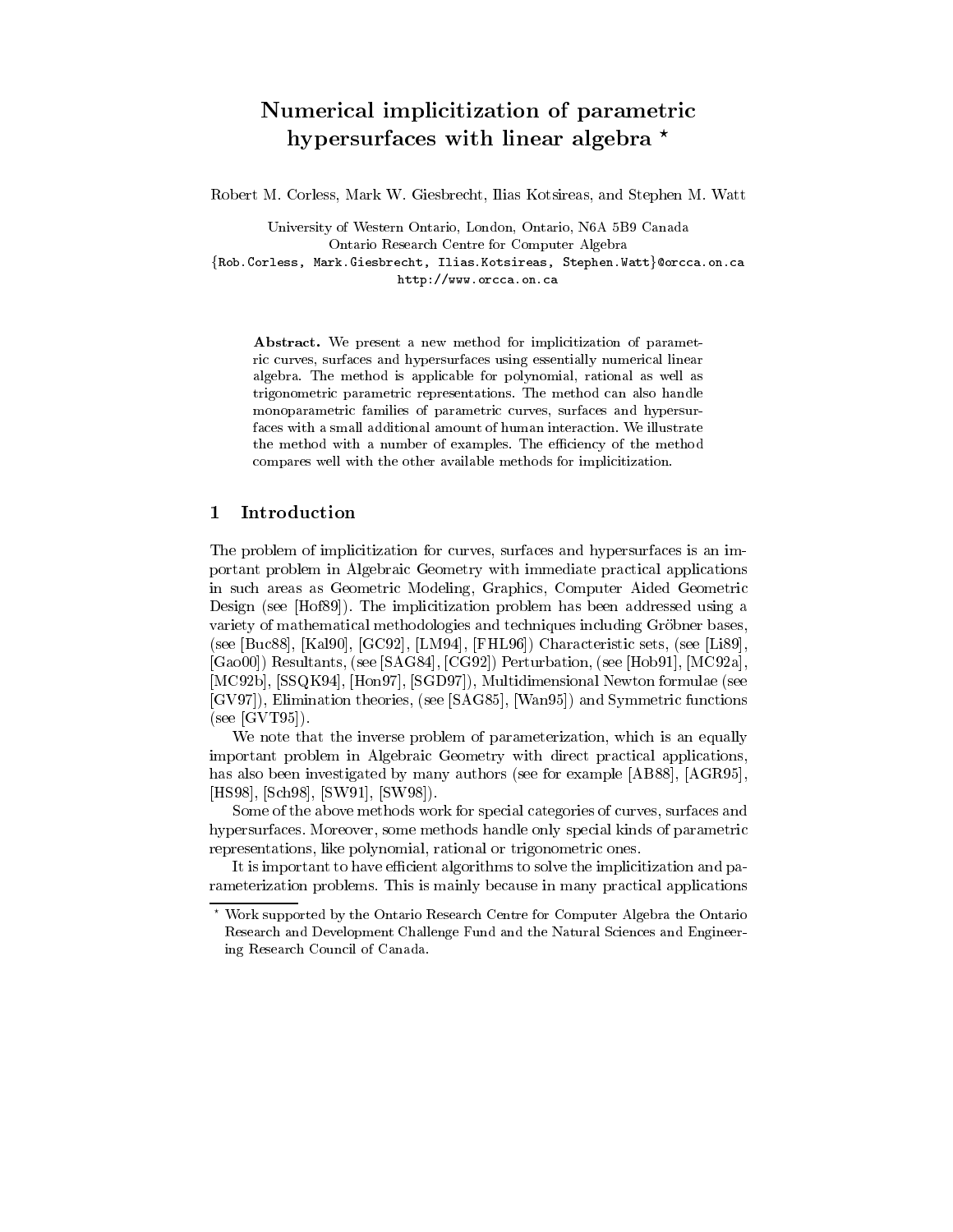and depending on the particular circumstances we want to use the parametric equations or the implicit equation.

In this paper we present a new implicitization method for curves, surfaces and hypersurfaces that works for polynomial, rational and trigonometric parameterizations. The method uses an alternative interpretation of the implicitization problem as an eigenvalue problem, inspired by theoretical considerations coming from the area of the Calculus of Variations (see [Tro83]). The method ultimately uses numerical linear algebra to recover the implicit (cartesian) equation from the parametric equations.

### 2 Description of the problem

In what follows the term, geometric object, will be used to describe a curve, a surface, or a general hypersurface.

A parameterization of a geometric object in a space of dimension  $n$  can be described by the following set of parametric equations:

$$
x_1 = f_1(t_1, \dots, t_k), \dots, x_n = f_n(t_1, \dots, t_k)
$$
 (1)

where the  $t_1,\ldots,t_k$  are parameters and the functions  $f_1,\ldots,f_n$  can be polynomial, rational or trigonometric functions. The case  $n = 2$  corresponds to curves, the case  $n = 3$  corresponds to surfaces and the case  $n \geq 4$  corresponds to hypersurfaces in general. The implicitization problem consists in computing the polynomial cartesian (implicit) equation

$$
p(x_1, \ldots, x_n) = 0,\t\t(2)
$$

of the geometric ob ject described by the parametric equations (1), which satises

$$
p(f_1(t_1,\ldots,t_k),\ldots,f_n(t_1,\ldots,t_k))=0,
$$

for all values of the parameters  $t_1,\ldots,t_k$ .

#### 3 Implicitization as an eigenvalue problem

Suppose that  $g(x, y) = M(x, y)$  where a is the vector of (unknown) coefficients of the polynomial  $g(x, y)$  and  $M(x, y) = [1, x, y, \ldots, y^m]$  where m is the total degree of  $g(x, y)$ . Given a parameterization  $(x(s), y(s))$  of  $g(x, y) = 0$ , numerical or exactly-known, we can ask for the vector <sup>a</sup> that minimizes

$$
J(g) = \int_{s_0}^{s_1} w(s)g^*g ds
$$
  
= 
$$
\int_{s_0}^{s_1} w(s) \mathbf{a}^* M^*(x(s), y(s)) M(x(s), y(s)) \mathbf{a} ds
$$

(for a specified positive weight function  $w(s)$ ) subject to the constraint  $\|\mathbf{a}\|^2 = 1$ . Forming the Lagrange multiplier we get the standard Rayleigh-Ritz problem of minimizing  $K(\mathbf{a}) = J + \lambda(1 - \mathbf{a}^*\mathbf{a}).$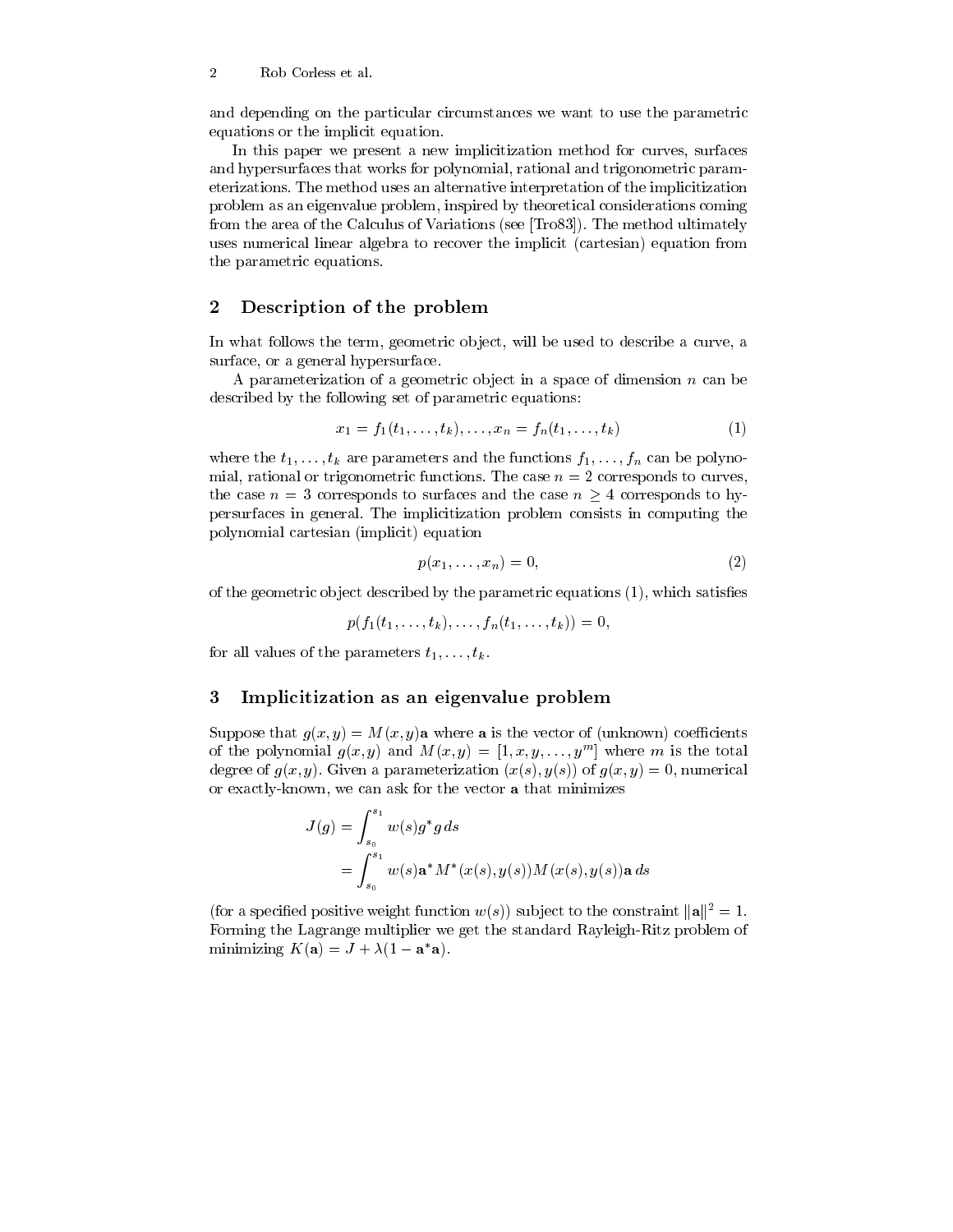Consider  $K(\mathbf{a} + \Delta \mathbf{a}) - K(\mathbf{a}) =$ 

$$
2\Delta \mathbf{a}^* (G - \lambda I) \mathbf{a} + \Delta \mathbf{a}^* (G - \lambda I) \Delta \mathbf{a}
$$
 (3)

where  $G$  is the (Hermitian, positive semi-definite) structured matrix

$$
G = \int_{s_0}^{s_1} w(s) M^* M ds , \qquad (4)
$$

and we therefore see that if

$$
[G - \lambda I] \mathbf{a} = 0, \qquad (5)
$$

then  $\lambda$  is an eigenvalue of G with eigenvector **a**; therefore  $\lambda \geq 0$  because G is positive semidelimite. This gives  $K(a + \Delta a) - K(a) = \Delta a$  ( $G - \Delta I$ )  $\Delta a$ . Now if  $\Delta$ is the smallest eigenvalue of G, the eigenvalues of  $(G - \lambda I)$  are all non-negative, and hence

$$
K(\mathbf{a} + \Delta \mathbf{a}) - K(\mathbf{a}) = \Delta \mathbf{a}^*(G - \lambda I) \Delta \mathbf{a} \ge 0.
$$
 (6)

Thus our minimum will occur at an eigenvector of <sup>G</sup> corresponding to its smallest eigenvalue.

Moreover, the standard theory [Tro83, p. 343] shows that the eigenvalue  $\lambda$  is exactly  $J(M(x, y)\mathbf{a})$  for the corresponding eigenvector **a**.

Finally, equality in (6) occurs if and only if  $\Delta a$  is also an eigenvector corresponding to  $\lambda$ . This is possible only if the smallest eigenvalue is multiple.

More generally, the conditioning of these eigenvectors depends on the distances to the nearest other small eigenvalues [GVL95]. Errors are amplified by a factor of essentially  $1/(\lambda_k - \lambda_m)$ .

If an implicitization exists with the support  $M(x, y)$ , then finding a vector in the null space of  $G$  finds this implicitization.

#### 4 Description and implementation of the method

In this section we describe the algorithmic steps of the method in pseudo-code. We have implemented the method in MAPLE and tested our implementation with all the examples given in the next section.

| Input: | Parametric equations of the form (1) for specific $n, k$ .                     |  |
|--------|--------------------------------------------------------------------------------|--|
|        | Output: The cartesian (implicit) equation for the geometric object             |  |
|        | represented by these equations.                                                |  |
|        |                                                                                |  |
|        | Step 1: choose m (total degree of the implicit equation).                      |  |
|        | Step 2: construct the line matrix $v$ of all power products of total degree    |  |
|        | up to m in the variables $x_1, \ldots, x_n$ .                                  |  |
|        | Step 3: compute the matrix $M = v^t \cdot v$ .                                 |  |
|        | Step 4: substitute $x_1, \ldots, x_n$ by their parametric representations (1), |  |
|        | in the matrix $M$ .                                                            |  |
|        | Step 5: integrate the elements of the matrix M successively over each          |  |
|        | parameter $t_1, \ldots, t_k$ .                                                 |  |
|        | Step 6: compute a null-vector $nv$ of the matrix resulting from Step 5.        |  |
|        | Step 7: recover the implicit equation as the product $M$ <i>nv</i> .           |  |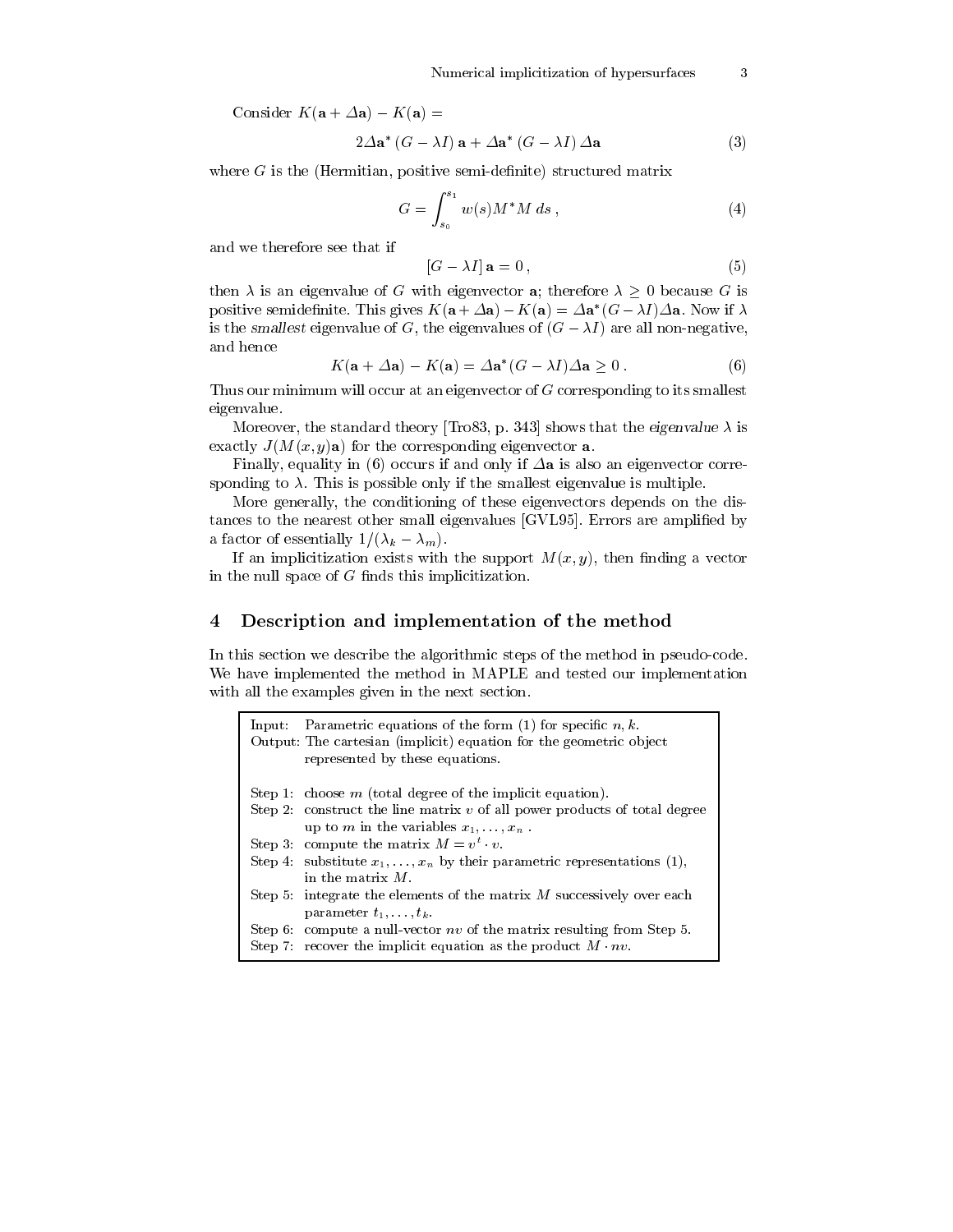Several comments are in order to clarify certain points in the above description of our implicitization method.

- 1. The choice of the predicted total degree  $m$  of the implicit equation, can be facilitated using well-known upper bounds, such as the ones mentioned in  $([GVT95], [GV97])$  for example.
- 2. During the integration step, care should be taken so as to avoid integrals with infinite values or divergent integrals. Such degenerate cases may occur when for example the parametric equations contain denominators or trigonometric functions. Usually it is an easy matter to choose suitable intervals of integration. In the case of rational parametric equations this is the problem of base points (see for example [CG92], [MC92a], [MC92b]).
- 3. Another issue related to the integration step, is that sometimes it is inevitable to perform the integrations numerically, simply because the analytic expression is either too complicated to be of any use, or is not elementary. When numerical integration is employed, the resulting matrix will have floating point elements and one should be very careful about how to compute correctly the nullspace. Indeed, it may happen that according to the precision used for the computation, one obtains one or more vectors as a basis for the nullspace.
- 4. In the last step of the algorithm, we obtain the cartesian equation in the variables  $x_1, \ldots, x_n$ , but this will not always be a polynomial with integer coefficients. Some more processing is necessary to discover the integer relations among the coefficients and finally multiply by the appropriate number to unveil a polynomial with integer coefficients. This can be done using integer relation finding algorithms as they are implemented in Maple.

## 5 Application of the method

In this section we give some examples to illustrate the use of the implicitization method for curves and surfaces. The method works for rational as well as for trigonometric parameterizations and can also be used to recover cartesian equations for monoparametric families of curves or surfaces.

Example 1. (The Descartes Folium)

Consider the following parametric equations for the plane algebraic curve known as the Descartes Folium:

$$
x = \frac{3t^2}{t^3 + 1}, \quad y = \frac{3t}{t^3 + 1}.
$$
 (7)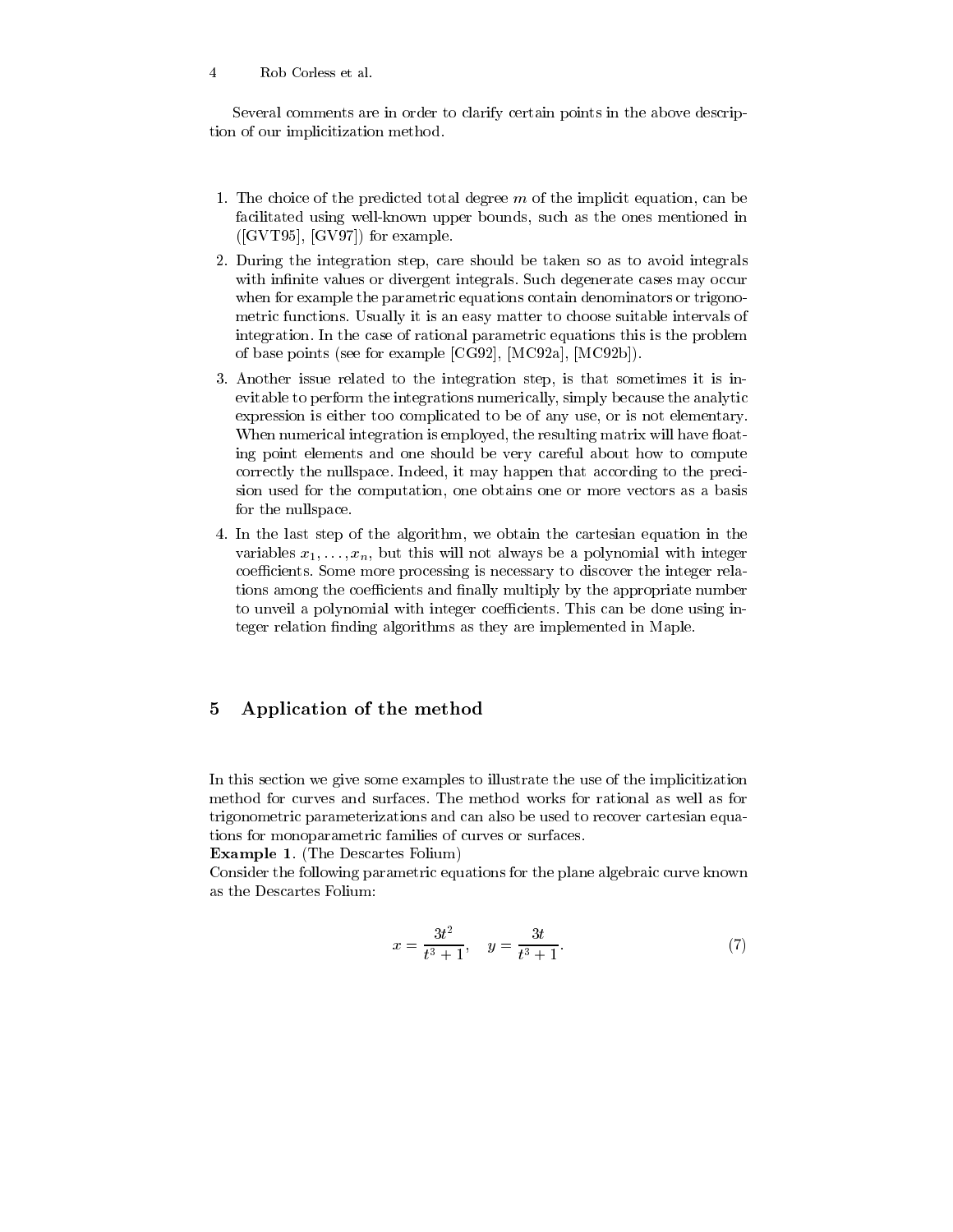Choose  $m = 3$  and denne the line matrix  $v = [1, x, y, x^2, xy, y^2, x^2, x^2, xy, xy^2, y^2]$ and form the associated TO  $\times$  TO matrix  $M = v + v$ :

$$
M = \begin{bmatrix} 1 & x & y & x^2 & xy & y^2 & x^3 & x^2y & xy^2 & y^3 \\ x & x^2 & xy & x^3 & x^2y & xy^2 & x^4 & x^3y & x^2y^2 & xy^3 \\ y & xy & y^2 & x^2y & xy^2 & y^3 & x^3y & x^2y^2 & xy^3 & y^4 \\ x^2 & x^3 & x^2y & x^4 & x^3y & x^2y^2 & x^5 & x^4y & x^3y^2 & x^2y^3 \\ xy & x^2y & xy^2 & x^3y & x^2y^2 & xy^3 & x^4y & x^3y^2 & x^2y^3 & xy^4 \\ y^2 & xy^2 & y^3 & x^2y^2 & xy^3 & y^4 & x^3y^2 & x^2y^3 & xy^4 & y^5 \\ x^3 & x^4 & x^3y & x^5 & x^4y & x^3y^2 & x^6 & x^5y & x^4y^2 & x^3y^3 \\ x^2y & x^3y & x^2y^2 & x^4y & x^3y^2 & x^2y^3 & x^5y & x^4y^2 & x^3y^3 & x^2y^4 \\ xy^2 & x^2y^2 & xy^3 & x^3y^2 & x^2y^3 & xy^4 & x^4y^2 & x^3y^3 & x^2y^4 & xy^5 \\ y^3 & xy^3 & y^4 & x^2y^3 & xy^4 & y^5 & x^3y^3 & x^2y^4 & xy^5 & y^6 \end{bmatrix}
$$

We substitute equations (7) into the matrix  $M$  to obtain a new matrix  $M'$ . Integrate all the elements of the matrix  $M'$  with respect to t over the interval [0, 2]. Since the denominators in equations (7) have a singularity at  $t = -1$ , we choose an interval which does not contain that point. The integrations can be performed symbolically or numerically. We prefer the numerical evaluation in this example, because the analytical expressions for the integrals yield a fairly complicated matrix. The difference in the computing times between calculating the nullvector for the analytical and the numerical matrix, is dramatic. The numerical rank of the resulting matrix is 9, which means that its nullspace is of dimension 1 and thus generated by one nullvector. The Maple environment variable Digits is set to 15 in order to achieve a better accuracy. We compute the nullvector and multiply it by  $v$ , to obtain the equation

$$
-0.9045 xy + 0.3015 x3 + 0.3015 y3 = 0,
$$

which shows that the implicit equation of the Descartes Folium is:

$$
x^3 + y^3 - 3 x y = 0.
$$

The most time-consuming part of the computation (2.5 sec) is the numerical evaluation of the 100 definite integrals involved.

Example 2.

Consider the following trigonometric parametric equations of the unit sphere in three-dimensional space:

$$
x = \cos \theta \sin \phi, \ y = \cos \theta \cos \phi, \ z = \sin \theta.
$$

We form the TO  $\times$  TO matrix with first row  $[1, x, y, z, x, xy, xz, y, yz, z]$  and integrate from 0 to  $\pi/3$  for  $\theta$  and  $\phi$  successively. The resulting matrix has rank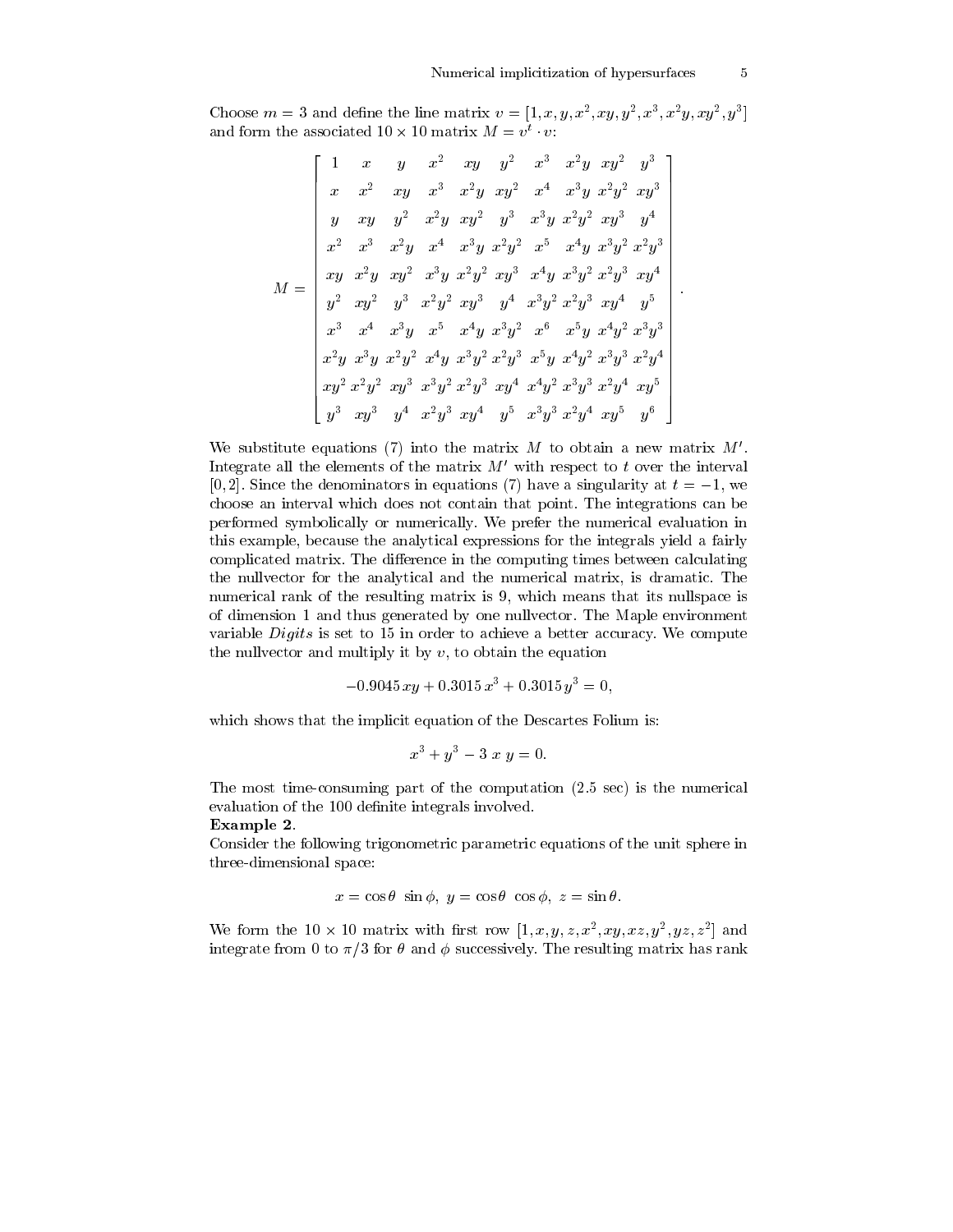9 and its nullspace is spanned by the vector  $[-1, 0, 0, 0, 1, 0, 0, 1, 0, 1]$ . This gives directly the cartesian equation of the unit sphere:

$$
-1 + x^2 + y^2 + z^2 = 0.
$$

The method works also for rational parameterizations of the unit sphere. Example 3.

Let  $a$  be a parameter and consider the family of curves defined by the following rational parametric equations:

$$
x = \frac{t (a - t^2)}{(1 + t^2)^2} \quad y = \frac{t^2 (a - t^2)}{(1 + t^2)^2}
$$

We compute the cartesian equation for some values of  $a$  and by extrapolation we have that the general monoparametric cartesian equation for the family of curves is:

$$
x^4 - a y x^2 + 2 x^2 y^2 + y^3 + y^4 = 0.
$$

Now an easy computation shows that this equation is indeed valid for arbitrary a.

#### Example 4.

Unfortunately other monoparametric families present bigger difficulties. Consider the family of curves given by the polynomial parametric equations:

$$
x = t + t^2, \quad y = t + t^n \tag{8}
$$

where  $n$  is a parameter. We compute the cartesian equation for some values of n and we see that we have to distinguish two cases according to the parity of  $\alpha$ , for the general monoparametric cartesian equation of the family of the curves. For *n* even the cartesian equation has  $n + 1$  terms, and is of the form:

$$
x^{n} + \sum_{i=2}^{k} (a_{i} + b_{i}y)x^{i} + y^{2} - nxy = 0, \quad k = \frac{n}{2},
$$
\n(9)

where the  $a_i, b_i$  are constants. For n odd the cartesian equation has  $n + 3$  terms, and is of the form:

$$
x^{n} + 2x^{k+1} + \sum_{i=1}^{k} (c_{i} + d_{i}y)x^{i} - 2y - y^{2} = 0, \quad k = \frac{n-1}{2},
$$
 (10)

where the  $c_i, d_i$  are constants. We have not solved the problem completely, like in the previous example. But now for an arbitrary positive integer  $n$  we can substitute the parametric equations  $(8)$  into  $(9)$  for even n (resp. to  $(10)$  for odd n) and determine the unknown coefficients  $a_i, b_i$  (resp  $c_i, d_i$ ) by solving a highly structured linear system of  $2n - 1$  equations in  $n - 2$  (resp.  $n - 1$  unknowns). Example 5.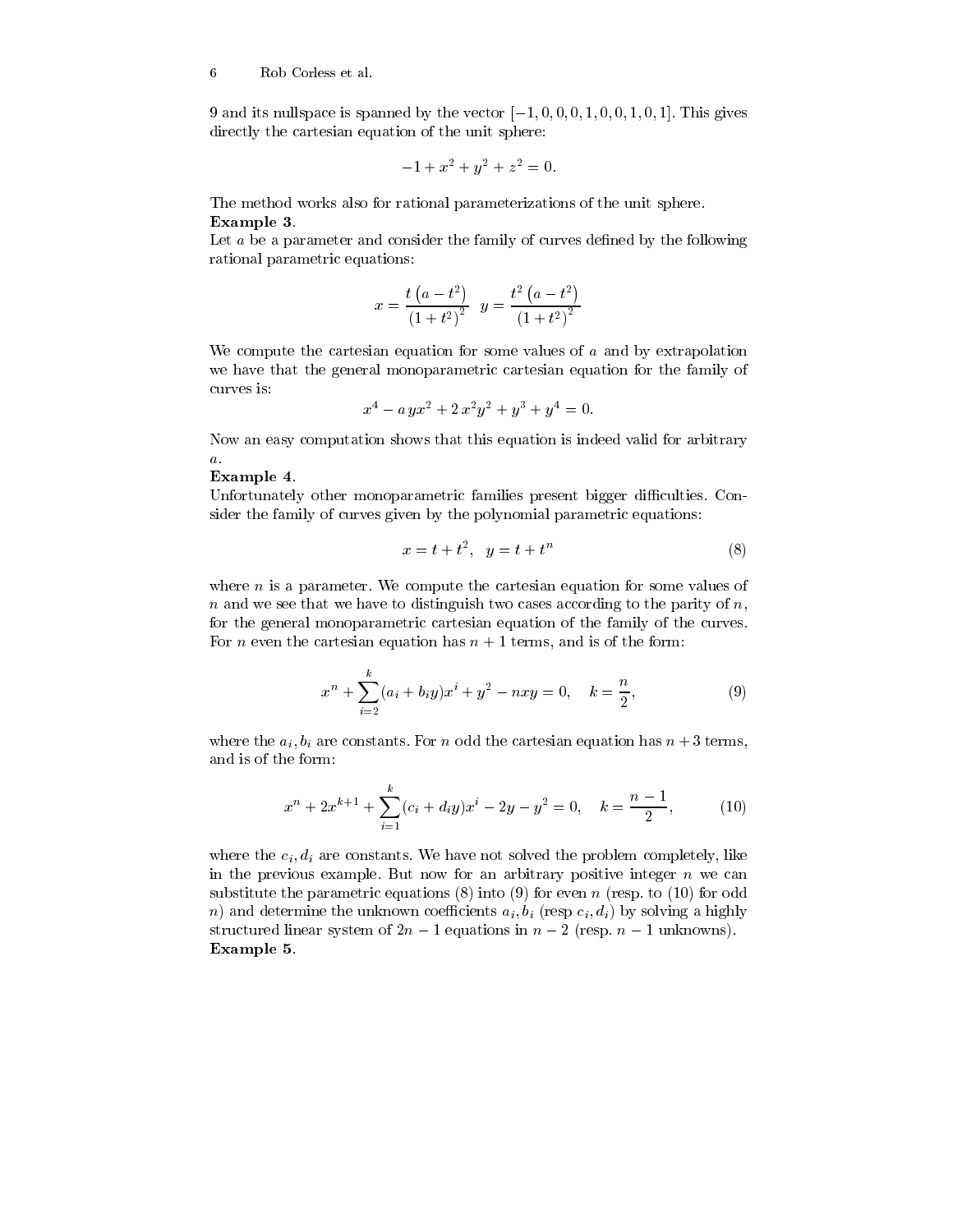:

The following example is taken from [GC92]. Consider the parametric equations for a Bézier curve:

$$
x(t) = \frac{8 t^6 - 12 t^5 + 32 t^3 + 24 t^2 + 12 t}{t^6 - 3 t^5 + 3 t^4 + 3 t^2 + 3 t + 1}
$$

and

$$
y(t) = \frac{24 t^5 + 54 t^4 - 54 t^3 - 54 t^2 + 30 t}{t^6 - 3 t^5 + 3 t^4 + 3 t^2 + 3 t + 1}.
$$

We form the TU  $\times$  TO matrix with first row  $\ket{1,x,y,x^2,x^2,y,y^2,x^2,y^2,y^2,y^2}$  and perform the integration from  $t = 1$  to  $t = 2$ . The resulting equation to an accuracy of 7 decimal digits is:

> $0.0001$ 044979  $y^ +$  (0.005004079  $-$  0.001005542  $x$ )  $y^ +(-0.001110361 x - 0.3527776 - 0.00003965575 x^2) y$  $+0.8819439 x + 0.02516157 x^3 - 0.3115356 x^2 = 0.$

If we normalize this equation by dividing with the smallest coefficient in absolute value, then we get the following equation, in which some of the integer relations between the coefficients of the final equation appear already:

$$
4.148147 y3 + (141.3333 - 42.00001 x) y2
$$

$$
+ (-1.0 x2 - 8896.001 - 28.0 x) y
$$

$$
-7856.001 x2 + 22240.0 x + 634.4999 x3 = 0.
$$

The final step is provided by either Maple (using the convert/rational command in conjunction with a small value of the Digits environment variable, say 5) or RevEng, the newer version of the Inverse Symbolic Calculator available on-line from the CECM (http://www.cecm.sfu.ca/MRG/INTERFACES.html). We disregard the integer coefficients in the above equation and after processing the remaining three non-integer coefficients we discover that:

$$
4.148147 \simeq \frac{112}{27}, \quad 141.3333 \simeq \frac{424}{3} \quad 634.4999 \simeq \frac{1269}{2}
$$

Multiplying the equation with the lcm of the denominators which is 54, we get the final cartesian equation:

$$
224 y3 + (7632 - 2268 x) y2 + (-1512 x - 480384 - 54 x2) y
$$
  
+34263 x<sup>3</sup> - 424224 x<sup>2</sup> + 1200960 x = 0.

which can easily be verified with Maple.

#### Example 6.

The following example is taken from [SAG85]. Consider a rational cubic Bezier curve with control points

$$
P_0 = (4, 1), P_1 = (5, 6), P_2 = (5, 0), P_3 = (6, 4),
$$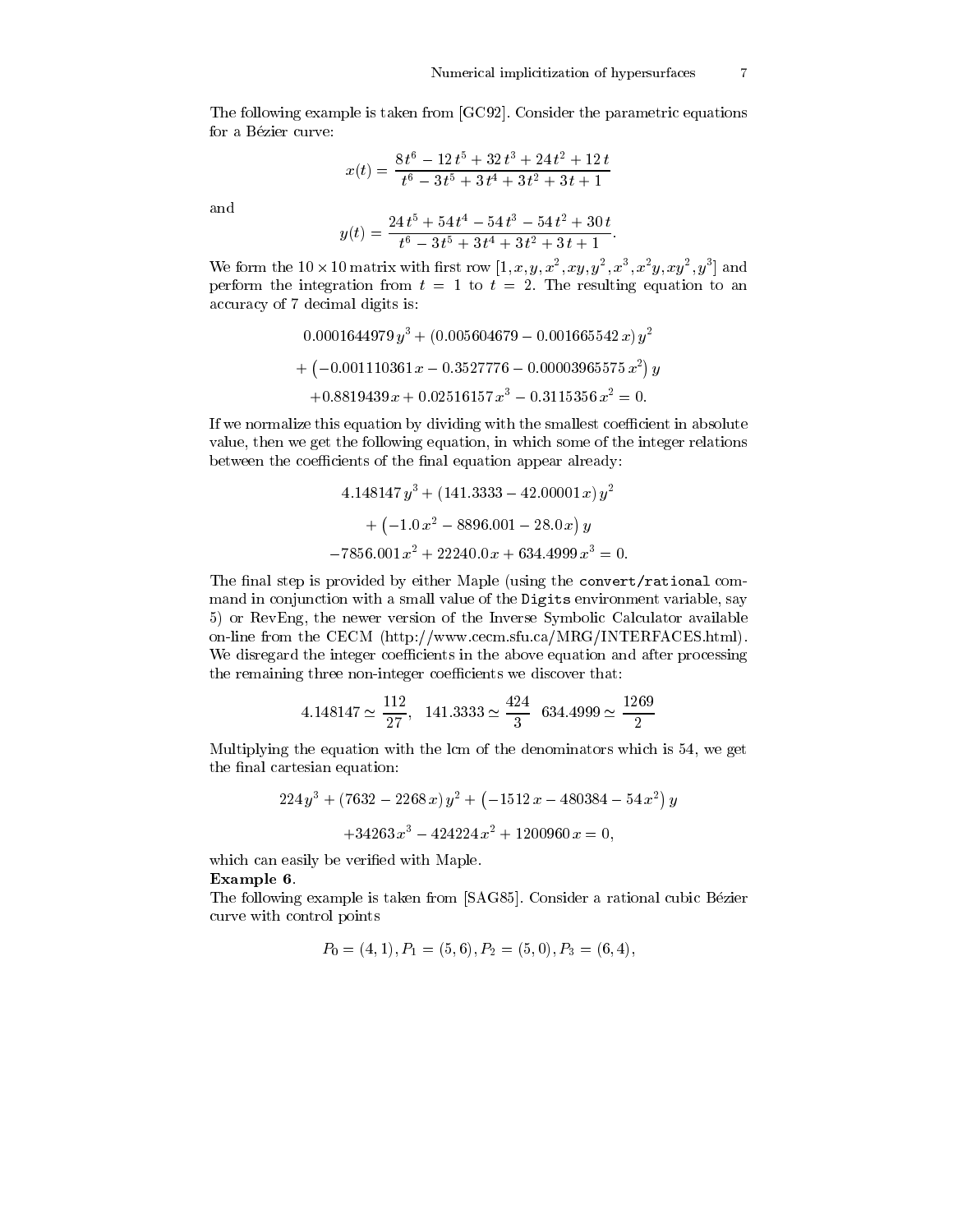with respective weights  $w_0 = 1, w_1 = 2, w_2 = 2, w_3 = 1$ . The parametric equations of the curve are given by:

$$
x = 2t3 - 18t2s + 18ts2 + 4s3
$$
  
\n
$$
y = 39t3 - 69t2s + 33ts2 + s3
$$
  
\n
$$
z = -3t2s + 3ts2 + s3
$$

with a 20 matrix (total degree  $\alpha$  ) and  $\alpha$  -contribution from  $\alpha$  and  $\alpha$  and  $\alpha$  and  $\alpha$  -contribution of  $\alpha$ to 1 for t and s successively. The resulting matrix has rank 19 and its nullspace is spanned by a vector with small rational coefficients. Multiplying by the lcm of the denominators we get the following cartesian equation:

$$
224 y3 - 7056 y2 x + 33168 y2 z + 60426 y x2 - 562500 y x z + 1322088 y z2 - 156195 x3
$$
  
+2188998 x<sup>2</sup> z - 10175796 x z<sup>2</sup> + 15631624 z<sup>3</sup> = 0.

## 6 Conclusion

We present a new method for doing implicitization of curves, surfaces and hypersurfaces, using essentially linear algebra. The method works for polynomial, rational and trigonometric parametric equations. The method also applies to monoparametric families of parametric curves, surfaces and hypersurfaces, with a small amount of extra work. The method is quite efficient due to the fact that it does not use Grobner bases or multivariate factorization computations. The efficiency of the method can be improved by taking into account the special structure of the matrices involved in the computation.

#### References

- [AB88] Shreeram S. Abhyankar and Chanderjit L. Bajaj. Automatic parameterization of rational curves and surfaces iii: Algebraic plane curves. Computer Aided Geometric Design, 5:309-321, 1988.
- [AGR95] Cesar Alonso, Jaime Gutierrez, and Tomas Recio. An implicitization algorithm with fewer variables. Computer Aided Geometric Design, 12(3):251-258, 1995.
- [Buc88] Bruno Buchberger. Applications of grobner bases in non-linear computational geometry. In J. R. Rice, editor, Mathematical Aspects of Scientific Software, volume 14 of IMA Volumes in Mathematics and its applications, pages 59-87. Springer-Verlag, 1988.
- [CG92] Eng-Wee Chionh and Ronald N. Goldman. Degree, multiplicity, and in-version formulas for rational surfaces using u-resultants. Computer Aided Geometric Design, 9:93-108, 1992.
- [FHL96] George Fix, Chih-Ping Hsu, and Tie Luo. Implicitization of rational parametric surfaces. Journal of Symbolic Computation, 21:329-336, 1996.
- [Gao00] Xiao-Shan Gao. Conversion between implicit and parametric representations of algebraic varieties. In Mathematics Mechanization and Applications, Academic Press, pages 1-17, 2000. personal communication, to appear.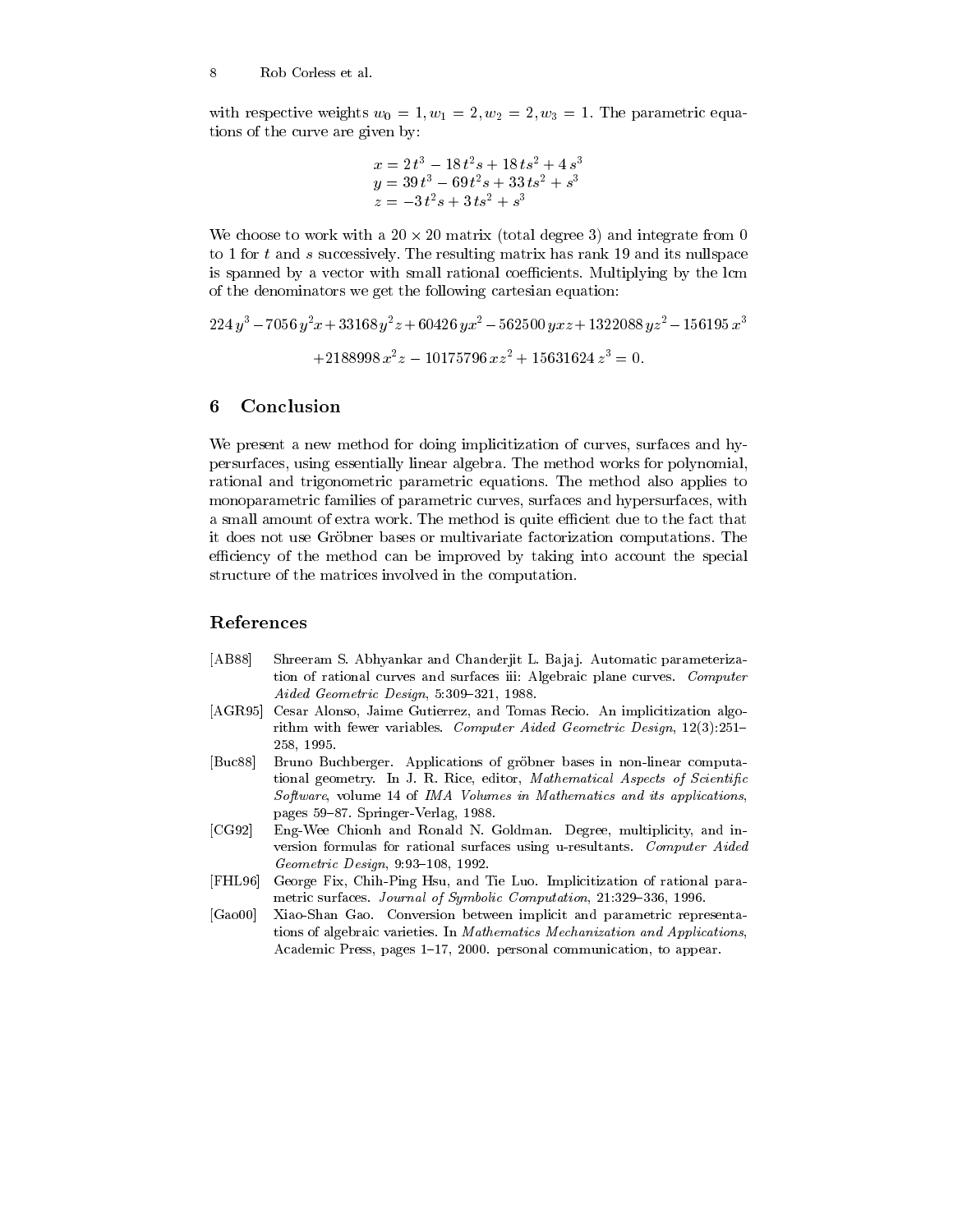- [GC92] Xiao-Shan Gao and Shang-Ching Chou. Implicitization of rational parametric equations. Journal of Symbolic Computation,  $14:459-470$ ,  $1992$ .
- [GV97] Laureano Gonzalez-Vega. Implicitization of parametric curves and surfaces by using multidimensional newton formulae. Journal of Symbolic Computa $tion, 23:137-151, 1997.$
- [GVL95] Gene H. Golub and Charles Van Loan. Matrix Computations. Johns Hopkins, 3rd edition, 1995.
- [GVT95] L. Gonzalez-Vega and G. Trujillo. Implicitization of parametric curves and surfaces by using symmetric functions. In A.H.M. Levelt, editor, Proc.  $ISSAC-95$ , ACM Press, pages 180-186, Montreal, Canada, july 1995.
- [Hob91] John D. Hobby. Numerically stable implicitization of cubic curves. ACM Transactions on Graphics,  $10(3):255-296$ , 1991.
- [Hof89] Christoph M. Hoffmann. *Geometric and Solid Modeling: An Introduction*. Morgan Kaufmann Publishers, Inc. California, 1989.
- [Hon97] Hoon Hong. Implicitization of nested circular curves. Journal of Symbolic  $Computation, 23:177–189, 1997.$
- [HS98] Hoon Hong and Josef Schicho. Algorithms for trigonometric curves (simpli cation, implicitization, parameterization). Journal of Symbolic Computation, 26:279-300, 1998.
- [Kal90] Michael Kalkbrener. Implicitization of rational parametric curves and surfaces. In S. Sakata, editor, Proc.  $AAECC-8$ , volume 508 of Lecture Notes in Computer Science, pages 249-259, Tokyo, Japan, august 1990.
- [Li89] Ziming Li. Automatic implicitization of parametric objects. Mathematics-Mechanization Research Preprints, 4:54-62, 1989.
- [LM94] Sandra Licciardi and Teo Mora. Implicitization of hypersurfaces and curves by the primbasissatz and basis conversion. In Mark Giesbrecht and Joachim von zur Gathen, editors, Proc. ISSAC-94, ACM Press, pages 191-196, Oxford, England, april 1994.
- [MC92a] Dinesh Manocha and John F. Canny. Algorithm for implicitizing rational parametric surfaces. Computer Aided Geometric Design, 9:25-50, 1992.
- [MC92b] Dinesh Manocha and John F. Canny. Implicit representation of rational parametric surfaces. Journal of Symbolic Computation, 13:485-510, 1992.
- [SAG84] T. W. Sederberg, D. C. Anderson, and R. N. Goldman. Implicit representation of parametric curves amd surfaces. Computer Vision, Graphics, and Image Processing, 28:72-84, 1984.
- [SAG85] T. W. Sederberg, D. C. Anderson, and R. N. Goldman. Implicitization, inversion, and intersection of planar rational cubic curves. Computer Vision, Graphics, and Image Processing, 31:89-102, 1985.
- [Sch98] Josef Schicho. Rational parametrization of surfaces. Journal of Symbolic  $Computation, 26(1):1-30, 1998.$
- [SGD97] Thomas Sederberg, Ron Goldman, and Hang Du. Implicitizing rational curves by the method of moving algebraic curves. Journal of Symbolic Com $p$ *utation*,  $23(2-3):153-175$ , 1997.
- [SSQK94] Thomas W. Sederberg, Takafumi Saito, Dongxu Qi, and Krzysztof S. Klimaszewski. Curve implicitization using moving lines. Computer Aided Geo metric Design,  $11(6):687-706$ , 1994.
- [SW91] J.R. Sendra and F. Winkler. Symbolic parametrization of curves. Journal of Symbolic Computation,  $12(6):607{-}631$ , 1991.
- [SW98] J.R. Sendra and F. Winkler. Real parametrization of algebraic curves. In J. Calmet and J. Plaza, editors, Proc. AISC'98, volume 1476 of Lecture